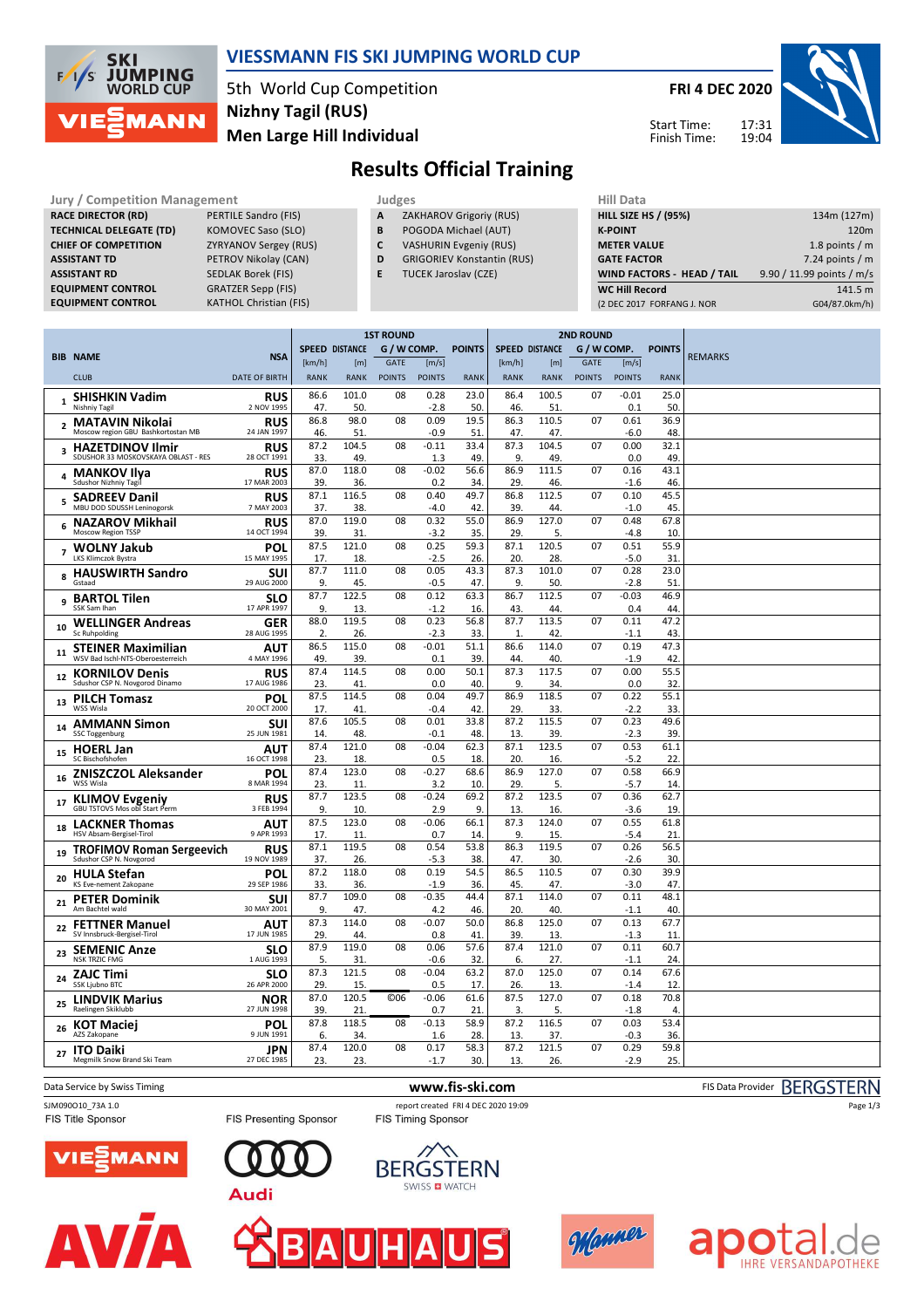

### **VIESSMANN FIS SKI JUMPING WORLD CUP**

5th World Cup Competition **Men Large Hill Individual Nizhny Tagil (RUS)**

**FRI 4 DEC 2020**

Start Time: Finish Time:



## **Results Official Training**

|    |                                                            |                           | <b>1ST ROUND</b>      |              |                 |                   |               |                        |              | <b>2ND ROUND</b> |                |                |                |
|----|------------------------------------------------------------|---------------------------|-----------------------|--------------|-----------------|-------------------|---------------|------------------------|--------------|------------------|----------------|----------------|----------------|
|    |                                                            |                           | <b>SPEED DISTANCE</b> |              | G / W COMP.     |                   | <b>POINTS</b> | <b>SPEED DISTANCE</b>  |              | G / W COMP.      |                | <b>POINTS</b>  |                |
|    | <b>BIB NAME</b>                                            | <b>NSA</b>                | [km/h]                | [m]          | GATE            | [m/s]             |               | [km/h]                 | [m]          | <b>GATE</b>      | [m/s]          |                | <b>REMARKS</b> |
|    | <b>CLUB</b>                                                | <b>DATE OF BIRTH</b>      | <b>RANK</b>           | <b>RANK</b>  | <b>POINTS</b>   | <b>POINTS</b>     | <b>RANK</b>   | <b>RANK</b>            | <b>RANK</b>  | <b>POINTS</b>    | <b>POINTS</b>  | <b>RANK</b>    |                |
|    | <b>SATO Kejichi</b>                                        | <b>JPN</b>                | 87.3                  | 125.0        | 08              | 0.13              | 67.7          | 86.8                   | 122.0        | 07               | 0.11           | 62.5           |                |
| 28 | Megmilk Snow Brand Ski Team                                | 27 JUL 1997               | 29.                   | 6.           |                 | $-1.3$            | 11            | 39.                    | 22           |                  | $-1.1$         | 20             |                |
| 29 | <b>WASEK Pawel</b>                                         | POL                       | 87.7                  | 121.5        | 08              | 0.04              | 62.3          | 87.2                   | 126.5        | 07               | 0.36           | 68.1           |                |
|    | WSS Wisla                                                  | 2 JUN 1999                | 9.                    | 15.          |                 | $-0.4$            | 18.           | 13.                    | 9.           |                  | $-3.6$         | $\overline{7}$ |                |
| 30 | <b>NAKAMURA Naoki</b><br>Tokai University Sapporo Ski Club | JPN<br>19 SEP 1996        | 87.5<br>17.           | 119.0<br>31. | 08              | $-0.02$<br>0.2    | 58.4<br>29.   | 86.8<br>39.            | 116.0<br>38. | 07               | 0.09<br>$-0.9$ | 51.9<br>37.    |                |
|    | <b>PREVC Peter</b>                                         | <b>SLO</b>                | 87.6                  | 111.0        | 08              | $-0.42$           | 48.8          | 86.9                   | 113.0        | 07               | $-0.02$        | 47.6           |                |
| 31 | SK Triglav Kranj                                           | 20 SEP 1992               | 14.                   | 45.          |                 | 5.0               | 44.           | 29.                    | 43           |                  | 0.2            | 41             |                |
| 32 | <b>TANDE Daniel Andre</b>                                  | <b>NOR</b>                | 88.0                  | 129.5        | 08              | $-0.39$           | 81.8          | 87.4                   | 126.0        | 07               | 0.00           | 70.8           |                |
|    | Kongsberg If                                               | 24 JAN 1994               | 2.                    | 2.           |                 | 4.7               | 2.            | 6.                     | 10           |                  | 0.0            | $\overline{4}$ |                |
|    | <b>KOBAYASHI Ryoyu</b>                                     | JPN                       | 87.4                  | 119.5        | 08              | $-0.03$           | 59.5          | 87.1                   | 119.0        | 07               | $-0.01$        | 58.3           |                |
|    | Tsuchiya Home Ski Team                                     | 8 NOV 1996                | 23                    | 26.          |                 | 0.4               | 25.           | 20                     | 32           |                  | 0.1            | 29             |                |
| 34 | <b>ERIKSEN Sander Vossan</b><br><b>Baekkelaget Sk</b>      | <b>NOR</b><br>29 DEC 2000 | 87.4                  | 120.0        | 08              | 0.07              | 59.3          | 87.0                   | 117.5        | 07               | $-0.29$        | 59.0           |                |
|    |                                                            |                           | 23.<br>87.6           | 23.<br>114.5 | 08              | $-0.7$<br>0.14    | 26<br>48.7    | 26.<br>87.5            | 34.<br>119.5 | 07               | 3.5<br>0.43    | 26<br>54.8     |                |
| 35 | <b>SCHIFFNER Markus</b><br>UVB Hinzenbach-Oberoesterreich  | AUT<br>5 JUN 1992         | 14.                   | 41.          |                 | $-1.4$            | 45.           | 3.                     | 30           |                  | $-4.3$         | 35             |                |
|    |                                                            | <b>NOR</b>                | 88.0                  | 119.5        | 08              | $-0.18$           | 61.3          | 87.4                   | 117.0        | 07               | 0.41           | 50.5           |                |
| 36 | <b>HAARE Anders</b><br>Vikersund IF                        | 7 DEC 1999                | 2.                    | 26.          |                 | 2.2               | 22            | 6.                     | 36           |                  | $-4.1$         | 38             |                |
|    | <b>HAMANN Martin</b>                                       | <b>GER</b>                | 87.5                  | 125.5        | 08              | 0.05              | 69.4          | 87.1                   | 123.5        | 07               | 0.31           | 63.2           |                |
| 37 | SG Nickelhuette Aue                                        | 10 APR 1997               | 17.                   | 5.           |                 | $-0.5$            | 8.            | 20.                    | 16.          |                  | $-3.1$         | 18.            |                |
| 38 | <b>KOBAYASHI Junshiro</b>                                  | JPN                       | 87.8                  | 121.0        | 08              | 0.13              | 60.5          | 86.9                   | 122.0        | 07               | 0.50           | 58.6           |                |
|    | Megmilk Snow Brand Ski Team                                | 11 JUN 1991               | 6.                    | 18.          |                 | $-1.3$            | 24            | 29.                    | 22.          |                  | $-5.0$         | 28             |                |
| 39 | <b>DESCHWANDEN Gregor</b>                                  | SUI                       | 87.8                  | 119.5        | 08              | $-0.15$           | 60.9          | 87.2                   | 122.0        | 07               | 0.26           | 61.0           |                |
|    | Horw                                                       | 27 FEB 1991               | 6.                    | 26.          |                 | 1.8               | 23.           | 13.                    | 22           |                  | $-2.6$         | 23             |                |
| 40 | <b>SCHMID Constantin</b>                                   | GER                       | 88.2                  | 122.0        | 08              | 0.16              | 62.0          | 87.6                   | 123.5        | 07               | 0.25           | 63.8           |                |
|    | Wsv Oberaudorf                                             | 27 NOV 1999               | 1.<br>87.3            | 14.<br>118.5 | 08              | $-1.6$<br>$-0.06$ | 20.           | $\overline{2}$<br>86.9 | 16.<br>122.0 |                  | $-2.5$<br>0.48 | 16.            |                |
| 41 | <b>JELAR Ziga</b><br>Sk Triglav kranj                      | <b>SLO</b><br>22 OCT 1997 | 29.                   | 34.          |                 | 0.7               | 58.0<br>31    | 29.                    | 22           | 07               | $-4.8$         | 58.8<br>27     |                |
|    |                                                            |                           | 87.2                  | 115.0        | 07              | 0.21              | 54.0          | 87.0                   | 120.0        | 07               | 0.49           | 55.1           |                |
| 42 | <b>FREUND Severin</b><br>WSV DJK Rastbuechl                | GER<br>11 MAY 1988        | 33                    | 39.          | 5.1             | $-2.1$            | 37.           | 26.                    | 29           |                  | $-4.9$         | 33             |                |
|    | <b>FORFANG Johann Andre</b>                                | NOR                       | 87.0                  | 126.0        | 07              | $-0.04$           | 76.4          | 86.9                   | 123.5        | 07               | 0.17           | 64.6           |                |
| 43 | <b>Tromsoe Skiklub</b>                                     | 4 JUL 1995                | 39.                   | 4.           | 5.1             | 0.5               | 4.            | 29.                    | 16.          |                  | $-1.7$         | 15             |                |
| 44 | <b>HUBER Daniel</b>                                        | AUT                       | 86.9                  | 124.0        | 07              | 0.18              | 70.5          | 86.9                   | 126.0        | 07               | 0.29           | 67.9           |                |
|    | SC Seekirchen-Salzburg                                     | 2 JAN 1993                | 44.                   | 8.           | 5.1             | $-1.8$            | 7.            | 29.                    | 10.          |                  | $-2.9$         | 8.             |                |
| 45 | <b>PAVLOVCIC Bor</b>                                       | <b>SLO</b>                | 87.2                  | 121.5        | 07              | 0.14              | 66.4          | 87.2                   | 122.5        | 07               | 0.08           | 63.7           |                |
|    | Nd Ratece planica                                          | 27 JUN 1998               | 33                    | 15.          | 5.1             | $-1.4$            | 12            | 13.                    | 21           |                  | $-0.8$         | 17             |                |
| 46 | <b>PASCHKE Pius</b><br>WSV Kiefersfelden                   | GER                       | 87.0                  | 120.0        | 07              | $-0.10$           | 66.3          | 87.1                   | 125.5        | 07               | 0.25           | 67.4           |                |
|    |                                                            | 20 MAY 1990               | 39.<br>86.9           | 23.<br>125.0 | 5.1<br>07       | 1.2<br>0.15       | 13.<br>72.6   | 20.<br>86.9            | 12.<br>127.0 | 07               | $-2.5$<br>0.47 | 13<br>67.9     |                |
| 47 | <b>LANISEK Anze</b><br><b>Ssk Menges</b>                   | <b>SLO</b><br>20 APR 1996 | 44.                   | 6.           | 5.1             | $-1.5$            | 5.            | 29.                    | 5.           |                  | $-4.7$         | 8              |                |
|    | <b>JOHANSSON Robert</b>                                    | <b>NOR</b>                | 87.5                  | 124.0        | 07              | 0.08              | 71.5          | 87.5                   | 128.5        | 07               | 0.42           | 71.1           |                |
| 48 | Soere Aal IL                                               | 23 MAR 1990               | 17.                   | 8.           | 5.1             | $-0.8$            | 6.            | 3.                     | 3.           |                  | $-4.2$         | 3.             |                |
|    | <b>SATO Yukiya</b>                                         | JPN                       | 86.2                  | 120.5        | 07              | 0.02              | 65.8          | 86.2                   | 128.5        | 07               | 0.66           | 68.8           |                |
| 49 | Megmilk Snow Brand Ski Team                                | 19 JUN 1995               | 51.                   | 21.          | 5.1             | $-0.2$            | 15.           | 49.                    | 3.           |                  | $-6.5$         | 6.             |                |
| 50 | <b>GRANERUD Halvor Egner</b>                               | <b>NOR</b>                | 86.6                  | 133.0        | C <sub>06</sub> | 0.14              | 92.0          | 85.9                   | 130.5        | 05               | 0.45           | 84.4           |                |
|    | Asker Skiklubb                                             | 29 MAY 1996               | 47                    | 1            | 10.0            | -1.4              | $\mathbf{1}$  | 51                     | $\mathbf{1}$ | 10.0             | $-4.5$         | $\mathbf{1}$   |                |
| 51 | <b>EISENBICHLER Markus</b>                                 | <b>GER</b>                | 86.5                  | 127.5        | 06              | 0.19              | 81.6          | 86.1                   | 129.0        | 05               | 0.58           | 80.5           |                |
|    | <b>TSV Siegsdorf</b>                                       | 3 APR 1991                | 49.                   | 3.           | 10.0            | $-1.9$            | 3.            | 50.                    | 2.           | 10.0             | $-5.7$         | $\overline{2}$ |                |

Data Service by Swiss Timing **WWW.fis-ski.com www.fis-ski.com** FIS Data Provider BERGSTERN

AV

FIS Presenting Sponsor

SJM090O10\_73A 1.0 report created FRI 4 DEC 2020 19:09<br>FIS Title Sponsor FIS Tessenting Sponsor FIS Timing Sponsor













Page 2/3